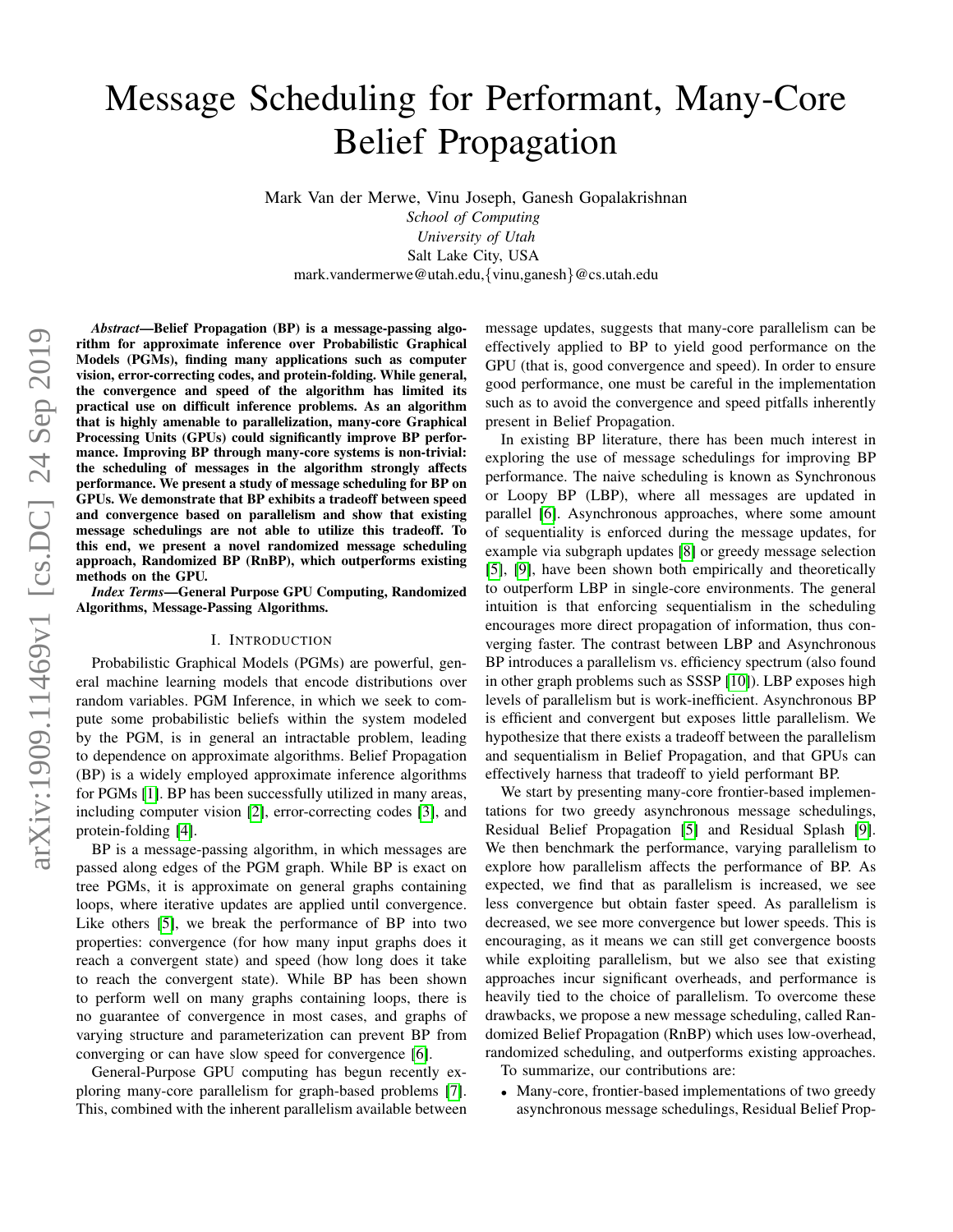agation [\[5\]](#page-6-4) and Residual Splash [\[9\]](#page-6-8).

- Demonstration of tradeoff between parallelism and sequentialism in terms of speed/convergence of BP.
- Demonstration that overheads prevent existing asynchronous message scheduling approaches from scaling to the GPU.
- A novel message-scheduling, Randomized BP (RnBP), that utilizes randomization to effectively handle the tradeoff BP demonstrates. We demonstrate speedups on Ising grid [\[5\]](#page-6-4) and protein-folding [\[4\]](#page-6-3) datasets.

# II. BACKGROUND

# *A. Belief Propagation*

We focus our attention on the Sum-Product Belief Propagation algorithm over discrete pairwise Markov Random Fields (MRFs), though we expect the results to generalize to other variants of BP. Suppose we have the set of discrete random variables  $X = \{X_1, ..., X_n\}$ , each taking on a value  $X_i \in A_i$ , where  $A_i$  is a finite set. An MRF is an undirected graph  $G = (V, E)$ . Each vertex  $i \in V$  represents a discrete random variable  $X_i$ .  $\{\psi_i : A_i \to \mathbb{R}^+ | i \in V\}$  is set of unary potential functions for each random variable. Each edge  $(i, j) \in E$ represents the probabilistic relationship between two variables.  $\{\psi_{i,j}: A_i \times A_j \to \mathbb{R}^+ | (i,j) \in E\}$  is the set of binary potential functions for each edge. An MRF yields the following joint distribution over  $X$ :

$$
P(x_1, ..., x_N) \propto \prod_{i \in V} \psi_i(x_i) \prod_{\{i,j\} \in E} \psi_{i,j}(x_i, x_j) \tag{1}
$$

The goal of inference is to derive the vertices's marginal distributions  $P(x_i)$ . This is intractable in general, however BP can be used to find exact marginals (for trees) or approximate marginals (for graphs containing loops). This is done through the iterative passing of messages along the edges of the graph. Each edge  $(i, j) \in E$  has two messages  $m_{i \to j}, m_{j \to i}$  being passed along it, indicating each vertex's belief about the other's state. The message  $m_{i\rightarrow j}$  is a distribution, updated as follows:

$$
m_{i \to j}(x_j) \propto \sum_{x_i \in A_i} \psi_{i,j}(x_i, x_j) \psi_i(x_i) \prod_{k \in \Gamma_i \backslash j} m_{k \to i}(x_i) \quad (2)
$$

where  $\Gamma_i$  indicates the neighbors of  $v_i$ . Each message is initialized to the uniform distribution and normalized between updates. Messages are iterated until  $\epsilon$  convergence, at which point we calculate the beliefs at each vertex:

$$
P(X_i = x_i) \approx b_i(x_i) \propto \psi_i(x_i) \prod_{k \in \Gamma_i} m_{k \to i}(x_i)
$$
 (3)

# *B. Message Scheduling for Belief Propagation*

BP message schedulings differ by the messages that are updated each iteration. LBP simply updates every edge, every iteration in parallel. That is, all messages are updated using the previous iteration's messages. LBP performance has been examined both empirically [\[6\]](#page-6-5) and theoretically [\[11\]](#page-6-10).

Asynchronous approaches enforce sequentialism in message updates, updating each message using the most recent messages. That is, a single message is updated, and that update

is immediately used to update other messages. If we assume LBP to be a max-norm contraction, ABP has at least as good convergence rate guarantees as LBP [\[5\]](#page-6-4).

Both [\[5\]](#page-6-4), [\[9\]](#page-6-8) build on ABP using *greedy* update schemes. Residual Belief Propagation (RBP) [\[5\]](#page-6-4) introduces the *residual*, simply defined as:

$$
r(m_i^t) = ||f_{BP}(m^t)_i - m_i^t|| \tag{4}
$$

RBP then selects the next message to update asynchronously based on the highest residual. Intuitively, the program focuses its computational effort to parts of the graph where it moves closer to a converged state.

Residual Splash (RS) [\[9\]](#page-6-8) is an extension of RBP for multicore parallelization. They extend residuals to vertices, where the residual of a vertex is the maximum residual of incoming messages. Similar to RBP, vertices are selected greedily, however, in RS, a splash, or BFS search of depth  $h$  around the vertex, is performed with updates moving sequentially through the BFS tree. RS demonstrates linear speedup in the number of cores. In this paper we explore LBP, RBP, and RS because of their simplicity and good performance in existing work.

# *C. Related Work*

BP has been implemented on the GPU for specific BP workloads, including stereo matching [\[12\]](#page-6-11), [\[13\]](#page-6-12) and error correcting codes [\[14\]](#page-6-13). Several works specifically explore memory usage, as the unique architecture of the GPU closely ties memory use and performance. Grauer et al. [\[15\]](#page-6-14) explores using registers, shared memory, and local memory for Belief Propagation and their effect on GPU occupancy for the stereo matching problem. Liang et al. [\[16\]](#page-6-15) shows a general approach for reducing memory usage for BP by storing only the messages along the edges of partitions of the graphs, allowing messages to be stored in faster shared memory. While we do not explore memory use, our message scheduling work combines naturally with the memory work of both of these approaches.

Several works explore different message schedulings on the GPU for specific BP applications. Yang et al. [\[17\]](#page-6-16) filters messages to be updated by removing any messages that have already converged. We employ the same filter as one of the filters in our final RnBP scheduling approach. Xiang et al. [\[18\]](#page-6-17) changes BP on a grid-based stereo problem by using directional updates, that is, messages are updated along dimensions of the grid. Of course, this directional update is specific to grid-based models such as ones used in computer vision. Romero et al. [\[3\]](#page-6-2) constructed an LDPC code structure in such a fashion that the updates could be partitioned so many could be completed in parallel while still maintaining sequentiality overall. In general, we cannot control the problem as in their case, and creating effective message partitions are problem-specific and non-trivial. Our work takes a general approach that can apply to *any* BP problem, and explore message schedulings that have not yet been explored on the GPU, to the authors's best knowledge.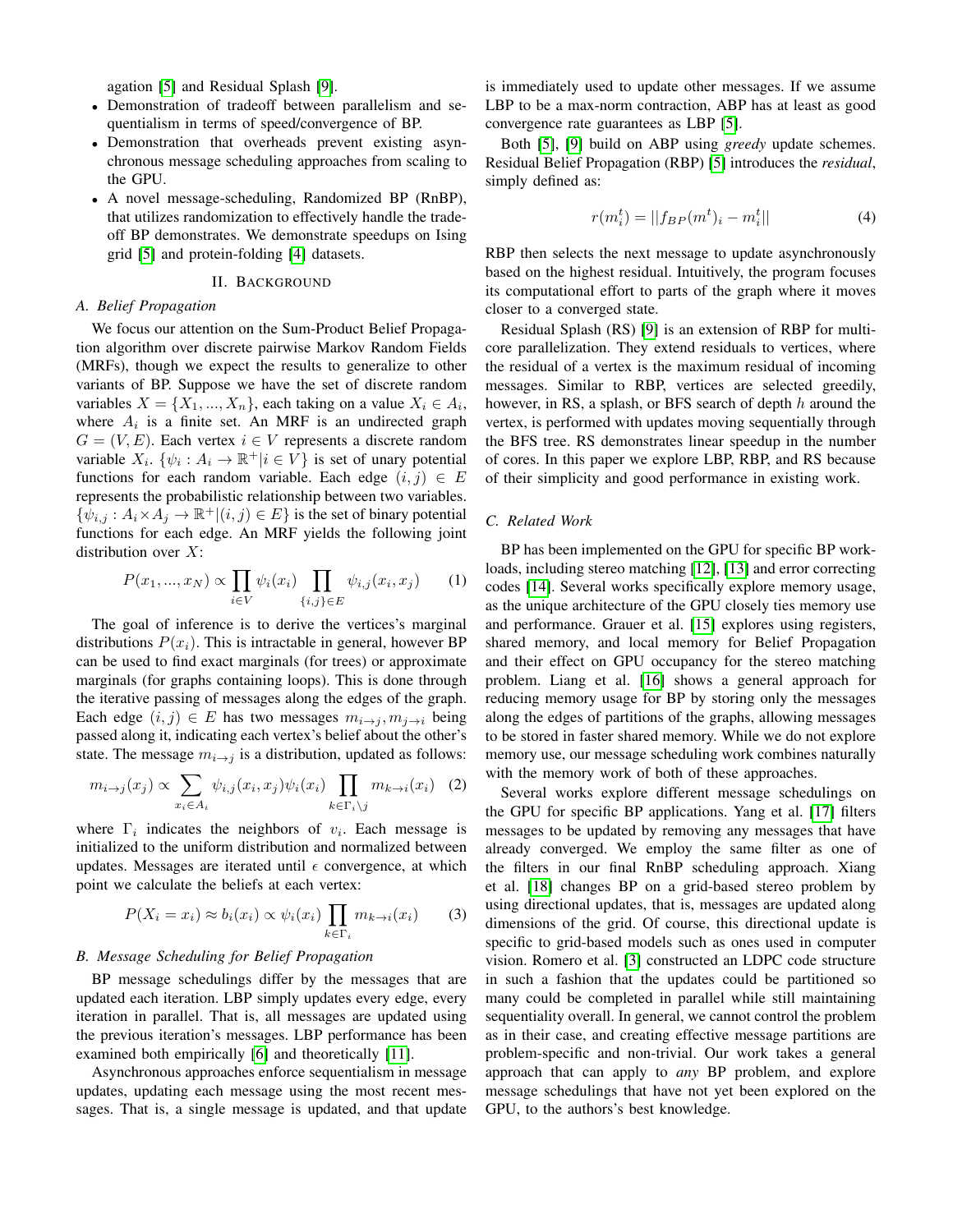# <span id="page-2-2"></span>III. FRONTIER-BASED BELIEF PROPAGATION ON THE GPU

We present all algorithms examined as realizations of a frontier-based BP framework. In this section, we implement several existing schedulings and benchmark their performance. In the next section, we introduce our own GPU-centric scheduling approach, Randomized Belief Propagation.

To transfer the schedulings onto the synchronous, manycore architecture of the GPU, we utilize a data-centric, frontier-based parallelization framework [\[7\]](#page-6-6), [\[19\]](#page-6-18). We consider the frontier to be the set of messages selected to be updated synchronously and in parallel each iteration. Message schedulings differ on selection of the frontier, but follow the same general structure presented in Algorithm [1.](#page-2-0)

<span id="page-2-0"></span>

| <b>Algorithm 1</b> Frontier-Based Belief Propagation              |  |  |  |
|-------------------------------------------------------------------|--|--|--|
| <b>Input:</b> $pqm, \epsilon$                                     |  |  |  |
| <b>Output:</b> marginals                                          |  |  |  |
| 1: converged $\leftarrow$ False                                   |  |  |  |
| 2: while <i>converged</i> do                                      |  |  |  |
| $frontier \leftarrow$ Generate Frontier (pgm)<br>3:               |  |  |  |
| 4: Update( <i>frontier</i> , <i>pgm</i> )                         |  |  |  |
| <i>converged</i> $\leftarrow$ IsConverged(pqm, $\epsilon$ )<br>5: |  |  |  |
| 6: end while                                                      |  |  |  |
| 7: <b>return</b> Marginals( $pqm$ )                               |  |  |  |
|                                                                   |  |  |  |

#### *A. Greedy Update Frontier Selection*

We use this frontier-based approach to implement several existing schedulings on the GPU, specifically LBP, RBP, and RS. LBP is simple to implement in this framework: every iteration, all the messages are put in the frontier to be updated. RBP and RS rely on greedily selecting updates based on message residuals. In order to explore the trade-off between parallelism and greedy sequentialism, we will simply adjust the greedy approach to select multiple elements as a frontier per iteration as opposed to a single element. We can consider this to be the selection of the top- $k$  values for update each iteration. Adjusting  $k$  allows us to adjust parallelism.

For single-core implementations, the primary data structure employed to perform these greedy updates is a Priority Queue. While concurrent priority queues have been developed, they rely on mutual exclusion, and thus are best suited for asynchronous environments, unlike the GPU. Other work in using GPUs for algorithms with Priority Queue based methods have turned to other approaches, involving sort-and-select, binning, or problem division [\[10\]](#page-6-9), [\[20\]](#page-6-19). Several algorithms for direct top- $k$  GPU selection exist [\[21\]](#page-6-20), [\[22\]](#page-6-21), but speedup only occurs for very large problem sizes. We choose to use a simple sortand-select approach in order to select the top  $k$  elements.

We now present the high level approach for our bulkparallel greedy update selection. We maintain the residuals of either the messages for RBP or the vertices for RS. Each iteration, we perform a key-value sort of the residuals with their corresponding vertices/edges. The top  $k$  elements after the sort form the update frontier. RBP updates this frontier



<span id="page-2-1"></span>Fig. 1. A single bulk-parallel greedy update iteration based on a sort-andselect approach. Each circle represents a message (RBP) or vertex (RS): Green indicates that message/vertex was updated; red indicates that message/vertex has been pruned for this round. Each iteration sorts-and-selects based on the residual, then updates the top- $k$  messages/vertices.

directly, RS updates the splash around the selected nodes. A single update is visualized in Fig[.1.](#page-2-1)

#### <span id="page-2-3"></span>*B. Implementation*

We implement LBP, RBP, and RS using Nvidia's CUDA library [\[23\]](#page-6-22). We use a simple adjacency list format for storing graph structure and parameterization. Each edge and vertex is assigned IDs, and for parallel operations, each thread is assigned a subset of the IDs to update. We use the CUDA occupancy API for kernel launch settings and Nvidia's CUB library Radix Sort for the sort operation [\[24\]](#page-6-23). We implement serial RBP (SRBP) as a performance benchmark. We use the same adjacency list format and use the Boost library's Fibonacci heap for the Priority Queue.

# <span id="page-2-4"></span>*C. Benchmarks*

To accurately benchmark performance, we would like to be able to adjust the difficulty of the inference problem. A synthetic benchmark that gives us control over difficulty is the Ising dataset, a standard benchmark for message propa-gation algorithms [\[5\]](#page-6-4). Ising grids are  $N \times N$  grids of binary variables. Univariate potentials  $\psi_i$  are randomly sampled from the [0,1] range. The pairwise potentials  $\psi_{i,j}$  are set to  $e^{\lambda C}$ when  $x_i = x_j$  and  $e^{-\lambda C}$  otherwise.  $\lambda$  is sampled from [ $-0.5,0.5$ ] to make certain potentials favor agreement while others favor disagreement. Varying  $C$  changes the difficulty of the inference problem (higher  $C$  being more difficult). For RBP and RS, we test on Ising grids of size  $100 \times 100$  and  $200 \times 200$ , with  $C = 2.5$ . We also run on simpler chain graphs, where  $N$  binary variables are formatted in a single long chain. Of course, when a graph is a chain, BP is guaranteed to converge. We sample  $\psi_i$  and  $\psi_{i,j}$  in the same manner used for our Ising grids. For RBP and RS, we test on chain graphs of size 100000, with  $C = 10$ .

#### *D. Performance*

In order to examine parallelism's effect on performance, we introduce a multiplier  $p$ , where the frontier size each round is  $p \cdot 2|E|$ . Varying p thus varies the parallelism used. For RS,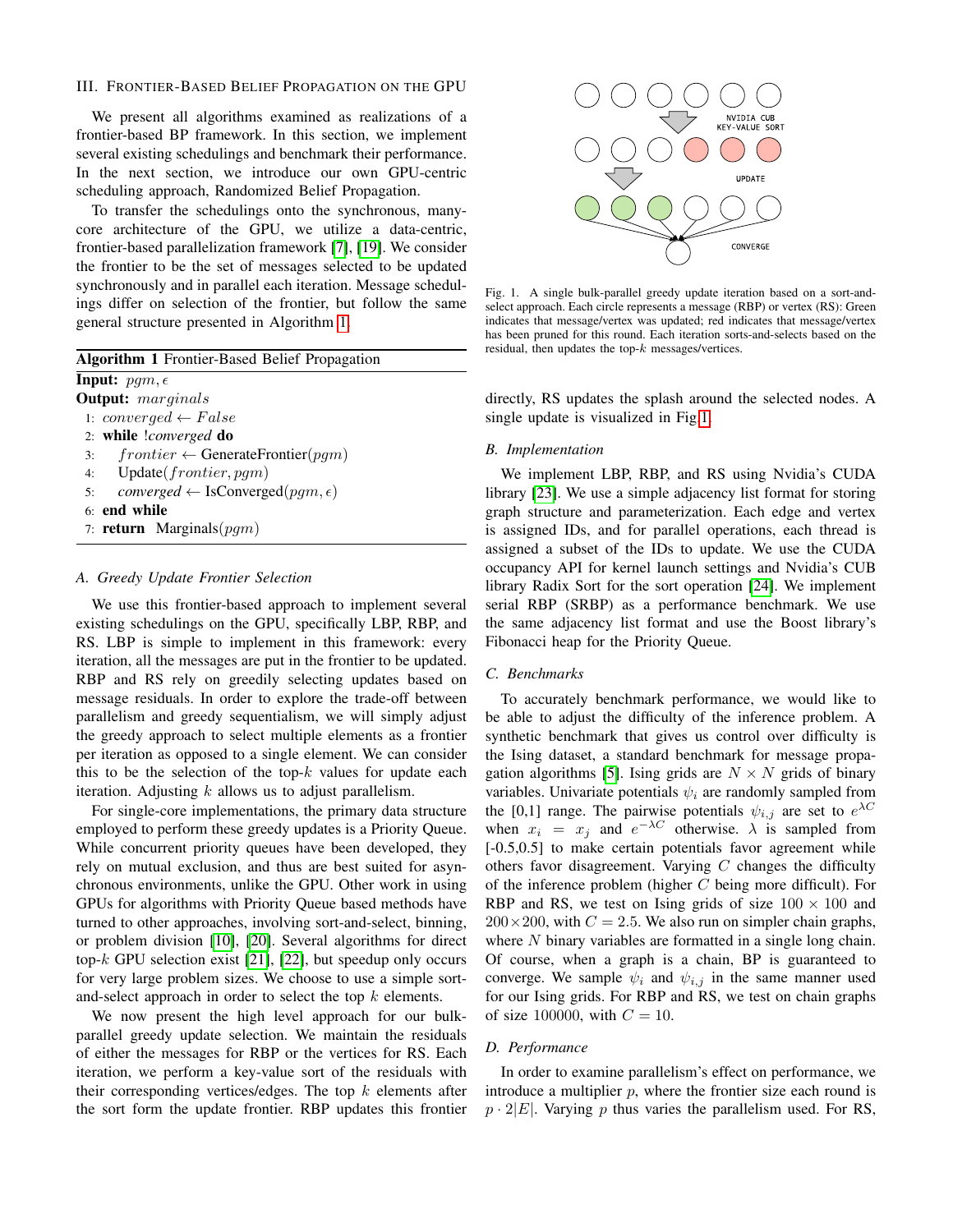<span id="page-3-2"></span>

<span id="page-3-1"></span>Fig. 2. GPU RS cumulative percentage of converged runs for our 2 Ising and 1 Chain dataset, compared to LBP. We see that lower p causes more convergence, at the cost of speed.

<span id="page-3-3"></span>TABLE I GPU RBP SPEEDUPS OVER SRBP

<span id="page-3-4"></span>

| Dataset                            | Settings    | <b>SRBP</b> Speedup |
|------------------------------------|-------------|---------------------|
| Ising $100 \times 100$ , $C = 2.5$ | $p = 1/256$ | 3.47x               |
| Ising $200 \times 200$ , $C = 2.5$ | $p = 1/256$ | >4.54x              |
| Chain 100000, $C = 10$             | $p = 1/16$  | > 72.31x            |

we lock<sup>[1](#page-3-0)</sup> splash depth to be  $h = 2$ . We time how long it takes the message updates to converge. Our GPU code is run on a single NVidia Tesla V100 and our CPU code is run on Intel Xeon Processors.

Fig[.2](#page-3-1) shows GPU RS performance on our three benchmarks as cumulative convergence graphs, indicating the cumulative percentage of the set of input graphs that have converged as a function of time. GPU RBP exhibits the same patterns on each dataset and thus is not shown for brevity.

Our results indicate that a tradeoff does indeed exist between parallelism and sequentialism. Specifically, we see that as we decrease  $p$ , that is, we reduce our parallelism, more graphs converge, but they take longer to do so. Thus, low parallelism encourages convergence, while high parallelism encourages speed. LBP, with full parallelism, demonstrates only partial convergence, while RS is able to extend convergence, given time, by reducing parallelism (Fig[.2a,](#page-3-2)[2b\)](#page-3-3).

In Tables [I](#page-3-4) and [II,](#page-3-5) we show the speedup results comparing GPU RBP and RS to SRBP. We compare with the fastest setting in our test runs that converges on all or most of the graphs, indicated for each dataset. For cases where SRBP convergence did not occur (i.e., SRBP failed to converge on all but the Ising  $100 \times 100$ ,  $C = 2.5$  dataset), we provide a conservative lower-bound on speedup based on how long we gave SRBP to run (90 seconds). We see that RS outperforms RBP and both outperform SRBP.

There are two primary shortcomings to RBP and RS. First, performance relies heavily upon  $p$ , and effective  $p$  selection is non-trivial. Second, the sort-and-select approach incurs significant overhead. This is best demonstrated by the easy chain dataset (Fig[.2c\)](#page-3-6) where RS takes significantly longer than

<span id="page-3-0"></span><sup>1</sup>Exploration of different splash depths could be interesting, though we change our focus to randomized updates, and thus do not pursue this further.

<span id="page-3-6"></span>TABLE II GPU RS SPEEDUPS OVER SRBP

<span id="page-3-5"></span>

| <b>Dataset</b>                     | Settings    | <b>SRBP</b> Speedup |
|------------------------------------|-------------|---------------------|
| Ising $100 \times 100$ , $C = 2.5$ | $p = 1/128$ | 25.85x              |
| Ising $200 \times 200$ , $C = 2.5$ | $p = 1/256$ | > 16.08x            |
| Chain 100000, $C = 10$             | $p = 1/16$  | >166.51x            |

LBP, which converges very quickly. Profiling indicates that on many graphs, both RBP and RS spend more than 90% of runtime during the sort-and-select step, up to 98% for certain runs.

# IV. RANDOMIZED BELIEF PROPAGATION

To overcome the shortcomings of existing approaches on the GPU and exploit the tradeoff we have demonstrated, we present our novel, low-overhead, randomized message scheduling technique for Belief Propagation on the GPU, Randomized Belief Propagation (RnBP).

#### *A. Algorithm*

We hypothesize that varying the parallelism affects performance more than the specific selection of messages each round when in a many-core environment. We thus perform *random*  $k$  selection as opposed to exact top- $k$  selection.

In creating our message frontier, we employ two filters. In order to encourage selection to be similar to the top- $k$ , we only choose the messages to update from those whose residual is above the  $\epsilon$  thresholds. Thus, our first filter prunes all messages whose next update will move them less than  $\epsilon$ .

The second filter is our randomized filter. We randomly select some percentage  $p$  of the remaining messages to be updated. Adjusting  $p$  thus allows us to adjust the parallelism for that round. A single update is visualized in Fig[.3.](#page-4-0)

Finally, we dynamically range  $p$  based on the convergence of the run. Throughout the run, we can track how many of the edges have not converged. The ratio between the number of edges not converged between each iteration becomes an indicator of runtime convergence performance:  $EdgeRatio =$ NewEdgeCount/OldEdgeCount. If EdgeRatio is low, it is indicative of good convergence, if  $EdgeRatio$  is high, it is indicative of bad convergence. We introduce two  $p$  settings,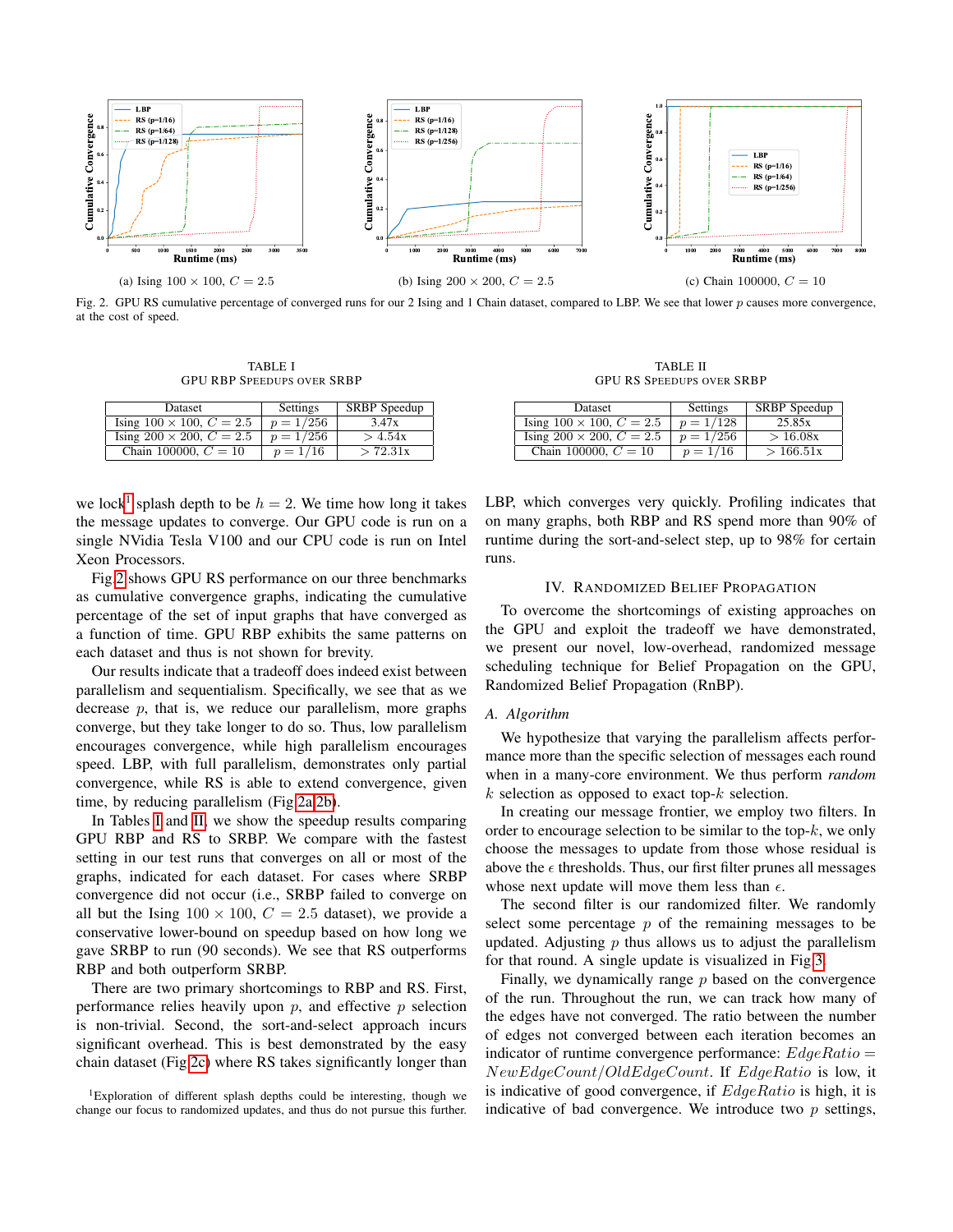

<span id="page-4-0"></span>Fig. 3. A single RnBP update iteration. Each circle represents a message: green indicates the message was updated; red indicates the message has been pruned for this round. We apply two filters to select the frontier: prune all messages with residual  $\lt \epsilon$  and then we randomly select p of the remaining messages.

one high and one low. We know from our results in Section [III](#page-2-2) that low parallelism encourages convergence and high parallelism encourages speed. Thus, if  $EdgeRatio > 0.9$ , we use the lower parallelism setting, thus encouraging *convergence*. Otherwise, we use the higher parallelism setting, thus encouraging *speed*. We note, overhead prevented similar dynamic p selection from aiding GPU RBP/RS.

# *B. Implementation*

We implement RnBP in CUDA, using the same data structures, occupancy approach, and parallel operation strategy as described in Section [III-B.](#page-2-3) For the counting of messages above  $\epsilon$ , we use Nvidia's CUB library reductions [\[24\]](#page-6-23). We use Nvidia's cuRAND for randomized update selection [\[25\]](#page-6-24).

# *C. Benchmarks*

We use the same chain and Ising grid benchmarks described in [III-C.](#page-2-4) We test with Ising grids of size  $100 \times 100$  with  $C =$ 2, 2.5, 3 and of size  $200 \times 200$  with  $C = 2.5$ . For chain graphs, we test with size 100000 with  $C = 10$ .

# *D. Performance*

Again, our GPU code is run on a single NVidia Tesla V100 and our CPU code is run on Intel Xeon Processors. We continue to compare to LBP and SRBP.

As for RBP and RS, we can vary our high and low parallelism settings to get different parallelisms during run time. We found that for our synthetic dataset the high parallelism setting mattered less than the low parallelism setting. As such, we locked our high parallelism to be a full update, thus whenever  $EdgeRatio < 0.9$ , we update the full message frontier update. We show performance on all datasets with low parallelism  $(LowP)$  being set to 0.7, 0.4, and 0.1.

Fig[.4a](#page-5-0)[-4e](#page-5-1) shows GPU RnBP performance on our benchmarks as cumulative convergence graphs. For easy graph datasets, where LBP converges for most or all, we notice that RnBP with higher parallelism settings (i.e.,  $LowP = 0.7, 0.4$ )

TABLE III GPU RNBP SPEEDUPS OVER SRBP

<span id="page-4-1"></span>

| Dataset                            | Settings     | <b>SRBP</b> Speedup |
|------------------------------------|--------------|---------------------|
| Ising $100 \times 100$ , $C = 2$   | $LowP = 0.7$ | 2203.58x            |
| Ising $100 \times 100$ , $C = 2.5$ | $LowP = 0.7$ | 1135.05x            |
| Ising $100 \times 100$ , $C = 3$   | $LowP = 0.1$ | 61.28x              |
| Ising $200 \times 200$ , $C = 2.5$ | $LowP = 0.7$ | > 529.997x          |
| Chain 100000, $C = 10$             | $LowP = 0.7$ | >1676.92x           |

nearly matches LBP performance (see Fig[.4a](#page-5-0)[,4d\)](#page-5-2). This shows the value in RnBP's lack of overhead. As the graphs become more difficult, where LBP only converges on some, we see that RnBP continues to converge quickly on *all* graphs (see Fig[.4b,](#page-5-3) [4e\)](#page-5-1). RnBP converges with much higher parallelism than that required for RS and RBP. Using the higher parallelism settings allows speed paired with convergence. We see that this allows for RnBP to actually provide speedups *over* GPU LBP runtimes (Fig[.4b](#page-5-3)[,4e\)](#page-5-1), averaging 9x speedups on the Ising  $200\times200$ , C=2.5 dataset.

Notice, LBP fails to converge on any graphs for the difficult  $100\times100$ , C=3 dataset. We see that we can effectively drop parallelism in RnBP, however, to encourage convergence (see Fig[.4c\)](#page-5-4). We do so without significant overheads yielding dramatic slow downs. This convergence behavior applies to larger and more difficult graphs than the ones RBP and RS could handle. RnBP thus *extends the classes of Belief Propagation problems for which GPU speedups can be applied*. We note that for the difficult dataset, RnBP can still be sensitive to the selected parallelism. However, on all our other datasets, RnBP is fairly robust to parallelism selection. Thus, while not completely solved, RnBP is a considerable improvement to existing approaches.

We characterize the speedup of RnBP over SRBP in Table [III.](#page-4-1) Again, we compare with the fastest setting in our test runs that converges on all or most of the graphs, indicated for each dataset, and present conservative lower bounds when SRBP failed to converge (given 90 seconds).

#### *E. Additional Tests*

As RnBP is a novel message scheduling, we provide several additional tests to examine performance. To test correctness, we created a smaller Ising dataset, size  $10 \times 10$ ,  $C = 2$ , for which exact inference is tractable. We use Variable Elimination to find the exact marginal values, then determine the KLdivergence between the exact results and the results of both SRBP and RnBP (run with  $LowP = 0.7$ ). These are shown in figure [5.](#page-5-5) We see that RnBP achieves the same quality of result as compared to SRBP.

We tested RnBP on a real-world dataset, specifically a protein-folding dataset [\[4\]](#page-6-3). This dataset contains graphs with vertices representing amino acid units and the setting at each vertex representing the side-chain configuration. The possible settings at each vertex ranges from 2 to 81 and the graph structure is highly irregular. The cumulative convergence is shown in Fig[.4f](#page-5-6) (We run RnBP with  $LowP = 0.4$ ,  $HighP = 0.9$ ). Despite the different structure as compared to our synthetic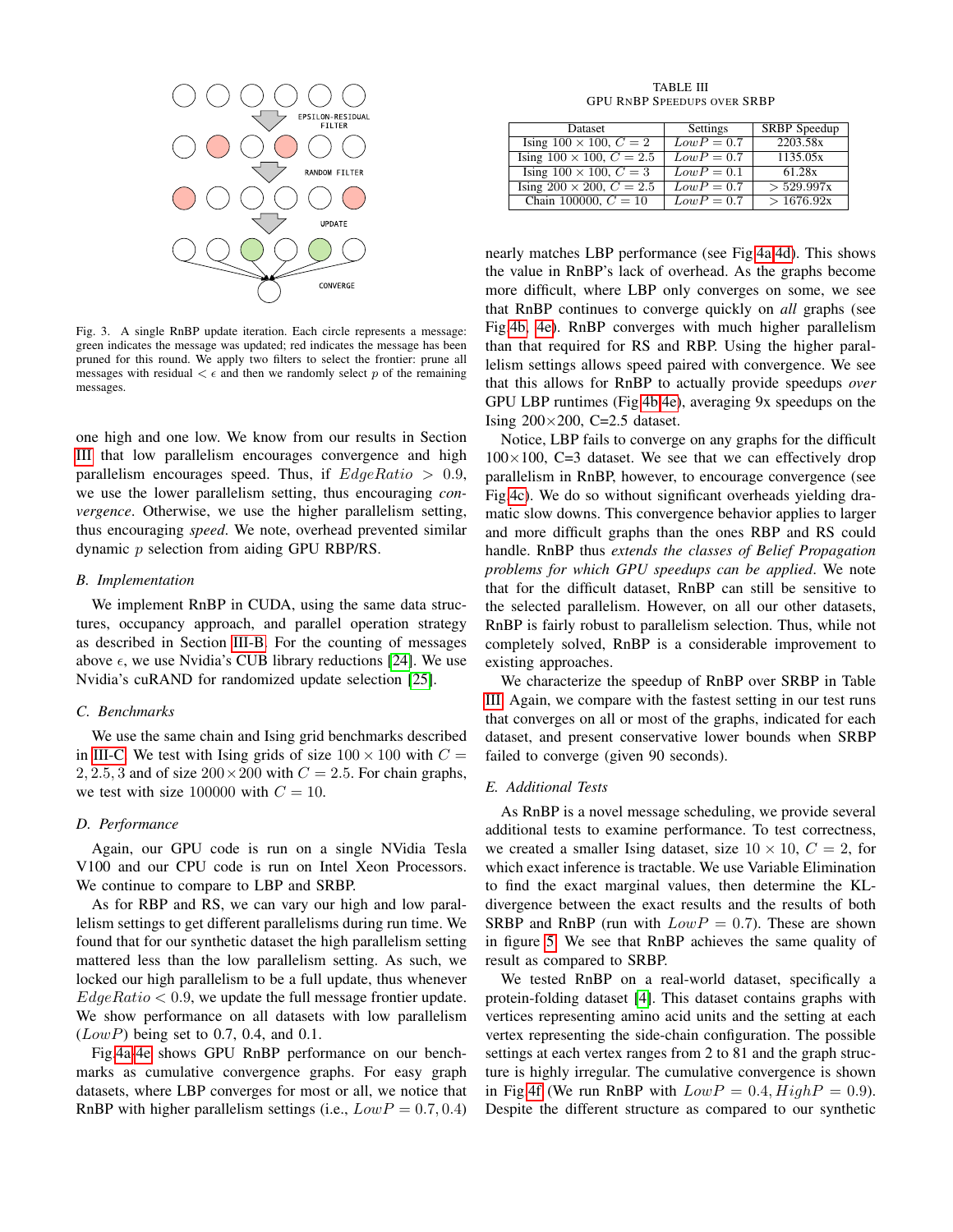<span id="page-5-3"></span><span id="page-5-0"></span>

<span id="page-5-2"></span>Fig. 4. GPU RnBP cumulative percentage of converged runs for 5 Ising, 1 Chain, and 1 Protein-Folding datasets, compared to GPU LBP.



<span id="page-5-5"></span>Fig. 5. Correctness of the converged marginals for GPU RnBP and SRBP as compared to the exact marginals for Ising  $10 \times 10$ ,  $C = 2$  dataset.

dataset and without any finetuning to handle load-imbalanced message updates, we see that RnBP yields fast, convergent performance. Given 3 minutes per graph, RnBP was the only approach to converge on all graphs and yielded an average of 4.4x speedup over SRBP when SRBP converged.

# V. CONCLUSIONS AND FUTURE WORK

In this work, we presented a study of message scheduling approaches for BP on many-core GPU systems (summarized in Table [IV\)](#page-5-7). We hypothesized the existence of a tradeoff between parallelism and sequentialism for BP speed and convergence, and that GPUs could be used to exploit that tradeoff for performant BP. We presented many-core, frontier-based implementations for two asynchronous message schedulings, RBP [\[5\]](#page-6-4) and RS [\[9\]](#page-6-8), and showed empirically that indeed a tradeoff

<span id="page-5-7"></span><span id="page-5-6"></span><span id="page-5-4"></span><span id="page-5-1"></span>TABLE IV ALGORITHMS EXPLORED (BOLD INDICATES CONTRIBUTION)

| Algorithm         | <b>Frontier Selection</b> | Many-Core |
|-------------------|---------------------------|-----------|
| <b>GPU LBP</b>    | All Messages              |           |
| Serial RBP/RS     | Priority Queue            |           |
| <b>GPU RBP/RS</b> | Sort-and-Select           |           |
| <b>GPU RnBP</b>   | Randomized                |           |

exists. Specifically, lower parallelism encourages convergence, while higher parallelism encourages speed. We also show that these approaches incur significant overhead, suggesting that a new GPU-centric approach is needed. In this direction, we presented a novel message scheduling we call Randomized Belief Propagation (RnBP), which utilizes randomization to select frontiers for updating. We demonstrate that this approach yields higher convergence while maintaining speed, providing speedups over serial and existing GPU methods on both synthetic and real-world datasets. Our implementation is available online<sup>[2](#page-5-8)</sup>.

Our approach is a general solution for BP, meaning it can be integrated naturally with many variants of BP [\[1\]](#page-6-0), [\[2\]](#page-6-1) as well as with GPU memory improvements [\[15\]](#page-6-14), [\[16\]](#page-6-15), to further extend performance.

We think that this work could be of interest to other algorithms that utilize iterative, convergent graph updates, such as the Generalized Distributive Law [\[26\]](#page-6-25), of which BP is a subclass, and Graph Neural Networks [\[27\]](#page-6-26).

<span id="page-5-8"></span><sup>2</sup>https://github.com/mvandermerwe/BP-GPU-Message-Scheduling